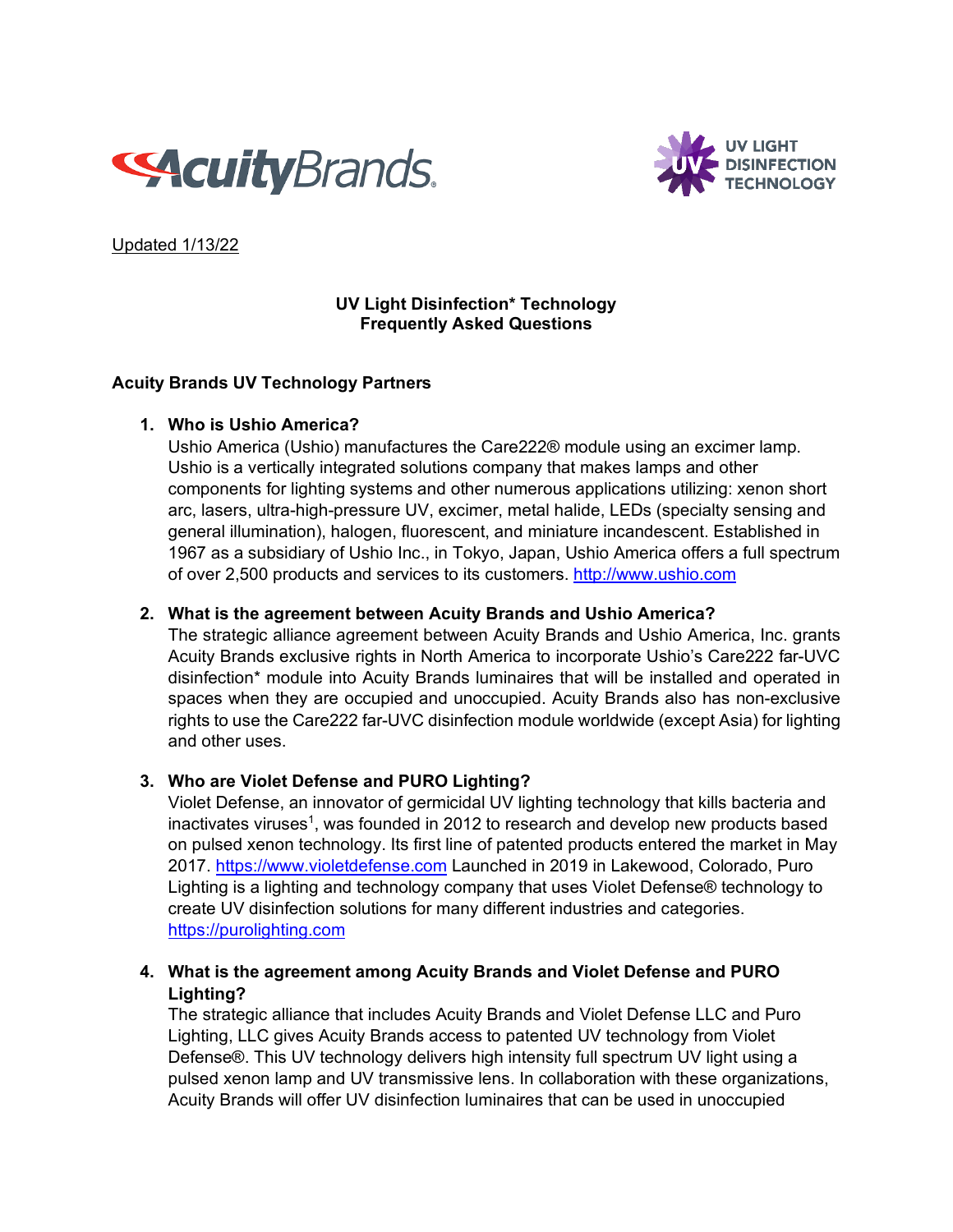spaces to quickly kill bacteria and inactivate viruses<sup>1</sup>. Acuity Brands products utilizing this technology are offered by Healthcare Lighting® under the PulseX™ brand.

#### **5. Who is UV Angel?**

UV Angel is a leading pathogen control technology company creating innovative technologies and products to provide UV light pathogen control<sup>1</sup> in spaces focused on healthcare, food service, corporate, education and other industries. Product categories include those focused on treatment of air or surfaces as well as environmental testing services for air quality and equipment surfaces. [https://uvangel.com](https://uvangel.com/)

## **6. What is the agreement between Acuity Brands and UV Angel?**

Acuity Brands has a private label supply agreement with UV Partners, Inc. (dba UV Angel) to enable Acuity Brands to purchase and resell the [UV Angel Clean Air™](https://uvangel.com/air-series/)  [pathogen control system,](https://uvangel.com/air-series/) as well as pursue joint developments of UV light disinfection products. The UV Angel Clean Air system integrates UVC light technology into a ceilingmount luminaire that offers an unobtrusive environmental treatment system that uses concealed ultraviolet light to treat air automatically and continuously to neutralize pathogens<sup>1</sup> without exposure of the ultraviolet light to occupants. The agreement provides Acuity Brands with limited exclusivity for certain private label products throughout North America. Acuity Brands products utilizing this technology are offered by our Healthcare Lighting® brand under the EvōlAIR UV™ brand.

#### **The Fundamentals of UV Light Disinfection\* Technology**

## **1. What is ultraviolet (UV) light?**

Ultraviolet light (UV) is a form of electromagnetic radiation with a wavelength from 100nm to 400nm. The UV spectrum is further broken down into 3 bands known as UVC, UVB, and UVA. UVC wavelengths are from 100-280nm, UVB wavelengths are from 280- 315nm, and UVA wavelengths are from 315-400nm. UV is present naturally in solar radiation. Radiation is the emission energy in the form of waves or particles through space or through a material medium, and includes, among other forms, ultraviolet, visible light, and infrared emission. Above the Earth's atmosphere, solar radiation is 10% UV (UVC, UVB & UVA), 40% visible, and 50% infrared. After passing through the Earth's atmosphere, radiation is 5% UV (UVB & UVA only), 43% visible, and 52% infrared. All UVC is absorbed by the Earth's atmosphere, which notable as it relates to UV light disinfection technology because most UV light disinfection technology is based on UVC wavelengths and must be electrically generated. See other FAQs for more information on specific UVC sources.

#### **2. Is UV light visible?**

UV light is not generally visible to the human eye. There are some UV sources that also emit part of their light inside the visual spectra, so we can see some light, but it is only generally the non-UV part. Note that due to individual differences, certain individuals may have some perception into the UVA range.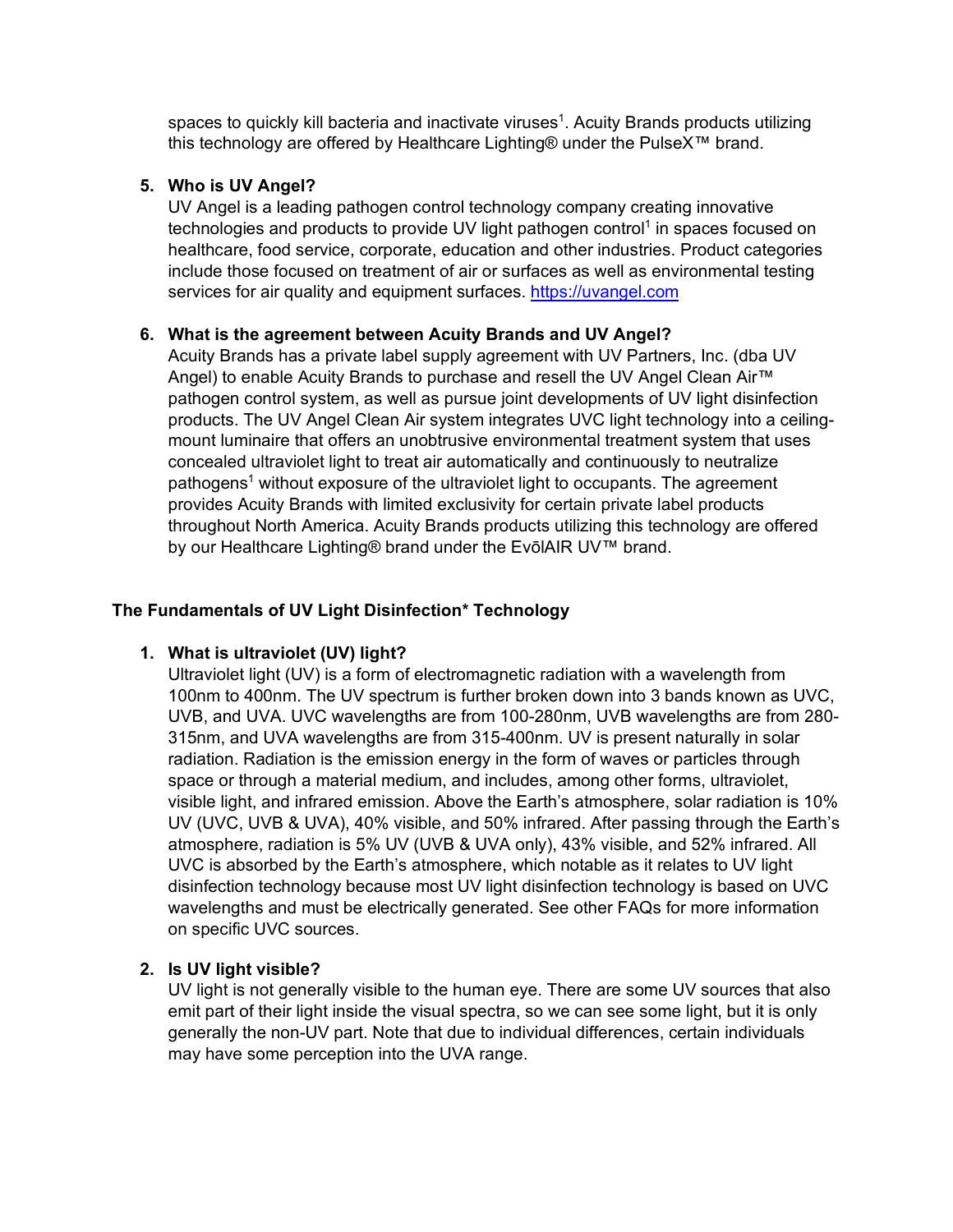## **3. Why is UV light used for germicidal applications?**

English scientists W.B. Hugo Downes and Thomas Porter Blunt are credited with making the first scientific claims regarding the antimicrobial properties of UV in sunlight in 1877. $2$ Since then, scientific understanding of how the intensity, duration, and wavelength of UV affect how it works as a germicidal aid has advanced significantly. In general terms, UVC (with the shortest UV wavelength) is much more efficient as a germicide than UVA or UVB. This shorter wavelength also means that UVC light is less harmful to our skin and eyes than UVB or UVA.

## **4. How does UV work as a disinfection technology?**

How UV works as a disinfection technology depends upon the wavelength(s) being employed. UVC (200-280 nm) has the ability to inactivate bacteria, viruses, mold, and fungi. In this wavelength range, photons are highly energetic and work by causing photochemical reactions in the nucleic acids (DNA & RNA) of the pathogenic microorganisms. These photochemical reactions create what's called a DNA or RNA lesion, which prevents a pathogen from being able to replicate, thus rendering it harmless. The longer UVB (280-320nm) and UVA (320-400 nm) wavelengths have also demonstrated the ability to kill certain bacteria (but not viruses, mold and fungi). These wavelengths cause oxidation of proteins and lipids, resulting in cell death, and, hence, work only on bacteria. Violet light in the 405 nm to 470 nm wavelengths has also been shown to kill bacteria at the proper doses. The violet light causes photoexcitation of endogenous porphyrins that leads to the generation of reactive oxygen species, which are toxic to bacterial cells.<sup>2</sup>

## **5. Where is UV used as a disinfection aid?**

UV is used in air, water and surface disinfection. UV disinfection products from Acuity Brands focus on pathogen control<sup>1</sup> in the air and on surfaces in interior architectural settings.

# **6. Why is UVC used as a disinfection strategy?**

UVC, particularly the wavelengths from 200-280nm, is known to be an effective technology for inactivation of many viruses and bacteria<sup>2</sup>. UVC is straightforward to apply in a defined area and its expected effectiveness can be predetermined within a set of application design parameters and in reference to measured output data and laboratory test data. With an adequate dose applied, UVC light can treat the area quickly. Utilizing UVC for pathogen control can reduce the amount of chemicals that need to be used for disinfection purposes.

## **7. Is UVC effective against SARS-CoV-2?**

Yes, studies<sup>5</sup> have demonstrated that, in laboratory testing, UVC has inactivated known viruses and other pathogens, including  $SARS-CoV-2<sup>3</sup>$ , on surfaces and in the air. The germicidal effectiveness of UVC is dependent upon a variety of factors including, but not limited to, the amount of time the pathogen is exposed to the UVC light and the distance of the light from the surface intended to be treated. In addition, the pathogen must actually be exposed to the UV light, meaning that the pathogens in areas that fall in the shadow of the UV are not inactivated, which is why UV light disinfection technology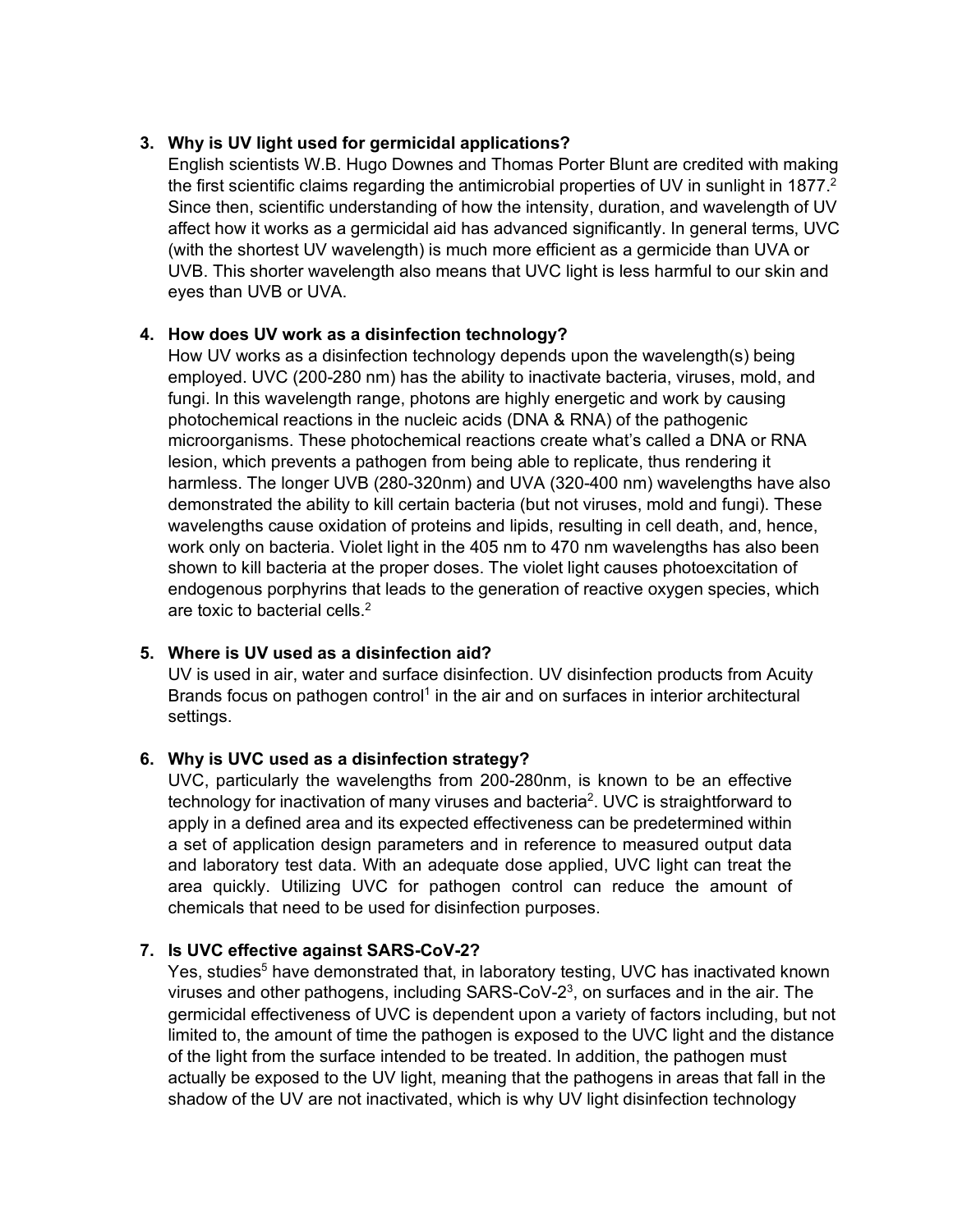should be used in conjunction with chemical cleaning. Doses required to achieve a specific level of inactivation are wavelength and pathogen specific<sup>1</sup>.

#### **8. How quickly does UVC work to inactivate viruses and bacteria?**

It is possible to inactivate viruses and bacteria in seconds using UVC; however, it is critical to understand the power level requirements to provide rapid inactivation. There is no set time to deliver an effective dose; determining an effective dose will depend on multiple application factors and the pathogen(s)<sup>1</sup> being targeted and will be customized to the space to be treated.

#### **9. In general, how can UV products be installed and used safely?**

First and foremost, the necessary safety precautions with respect to application of UV products is determined by the technology involved. Second, the UV products selected must be differentiated according to whether they are designed with direct, indirect or mixed UV light. When human exposure to the UV light is expected it is critical that installations operate within applicable safety guidelines.

In situations where potential UV exposure poses a risk that exposure will exceed safety guidelines (i.e., in systems not intended for use when spaces are occupied), the apparatus and/or installations must be equipped with safety and warning elements as described in applicable UL standards. These elements should include movement or presence sensors, visual and sound signals. etc., as well as a backup mechanism which, if any of the safety or warnings systems fail, would activate another method of protection. In these cases where safety and warning systems are required to avoid unwanted UV exposure, the installer must perform a risk analysis of the installation and use of the system. Systems must incorporate at least two independent electrical or mechanical safeguards (i.e., primary and secondary) to reduce the overexposure risk if the system is inadvertently or intentionally activated while the treated space is occupied. This may be accomplished with any combination of site and equipment safeguards. Safeguards must be installed near or within the treated space to reduce the likelihood of occupancy immediately before or during operation of the system. Signage, product markings and operating instructions are not sufficient for the purpose of complying with this requirement.

#### **10. Does UV light cause risk to human health?**

In the case of UV, there are two possible sources of hazards: irradiance, which is invisible to the eye, and ozone, which produces a distinct odor making it possible for humans to detect a potentially hazardous situation.

Since UV is not visible, individuals may be overexposed without realizing it until the potentially adverse health effects become apparent hours later. Understanding these hazards and how to prevent them is essential for designing the appropriate UV light disinfection system for the application. See additional FAQs for a discussion of the specific potential for adverse health effects.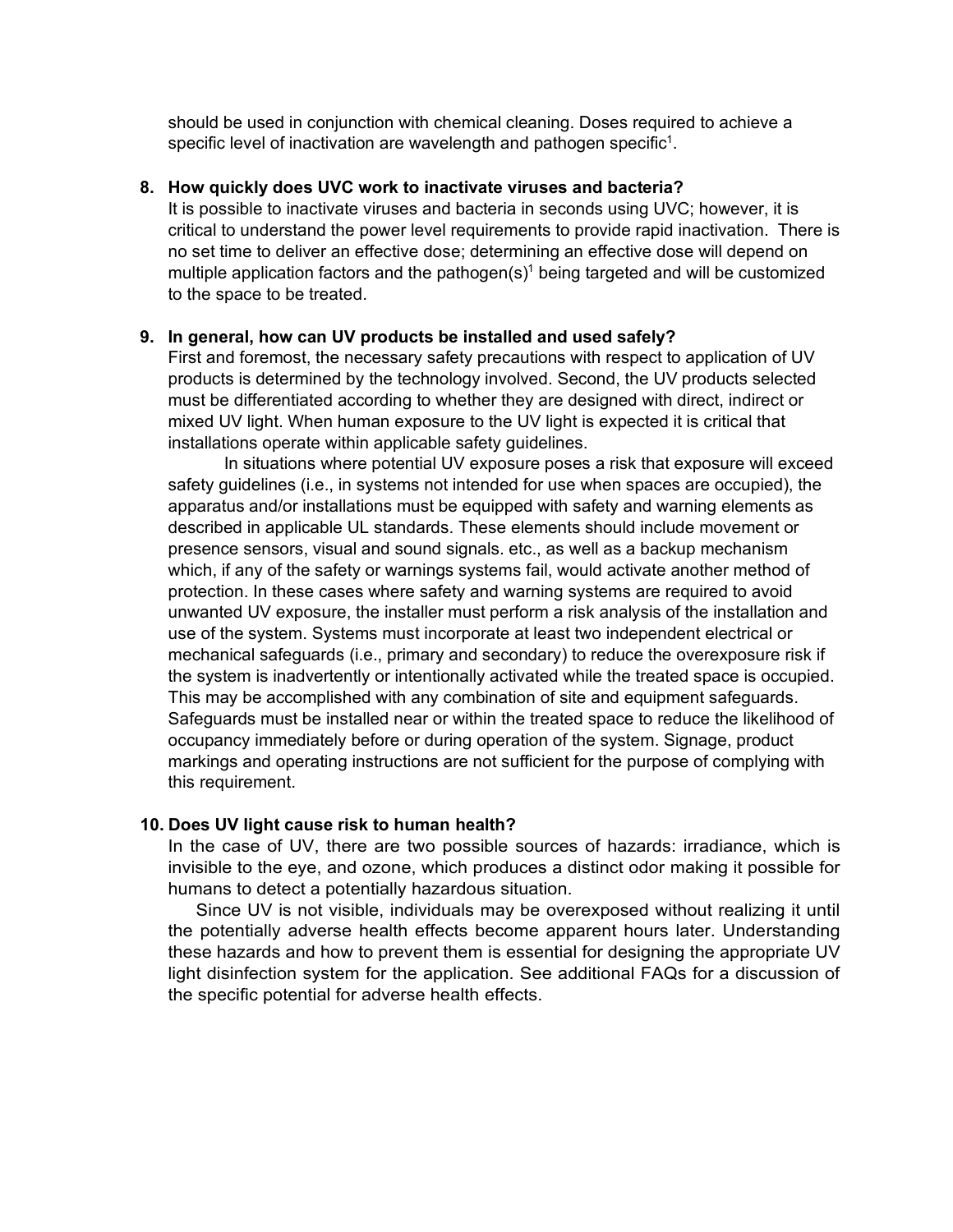#### **11. What are the irradiance hazards for UV?**

With UVC, the two known photobiological risks are photokeratitis and erythema. Photokeratitis is an eye condition resulting from damage to the cornea caused by overexposure to UVC light. Erythema is redness of skin, caused by increased blood flow in capillaries, that can also result from overexposure to UVC light. These effects are usually temporary but can be quite severe and painful.

Photokeratitis and erythema may also be induced by overexposure to UVB, and overexposure to UVB and UVA may lead to additional effects. UVB and UVA may be a source of tanning and thermal skin burns, possible cataracts, and, as wavelengths approach the visible range, retinal burns and color and night vision degradation. Visible light may be a source of thermal skin burns, retinal burns, color and night vision degradation, and cataracts. Overexposure to UVB and UVA may also increase the risk for skin cancers. This risk is also present, but greatly reduced, in the UVC range. UVC is principally absorbed in the superficial layers of the skin and eye. In comparison, UVB and UVA can reach the germinative layer (basal layer of the epidermis), thereby having more risk present in the case of cumulative long-term exposures.

#### **12. What are the ozone hazards for UV?**

.

UV emission below 240nm can produce ozone at low levels. Wavelengths from 160 to 200nm can produce higher levels of ozone. Ozone is created by the photolysis of the oxygen molecule  $(O_2)$  that disrupts the molecule and creates valent oxygen atoms (O) that will then attach to any individual oxygen molecules  $(O<sub>2</sub>)$  to create ozone  $(O<sub>3</sub>)$ .

When inhaled, ozone can damage the lungs and is potentially toxic to pulmonary function. Relatively low amounts can cause chest pain, coughing, shortness of breath and throat irritation. Ozone may also worsen chronic respiratory diseases such as asthma and compromise the ability of the body to fight respiratory infections. The Occupational Safety and Health Administration (OSHA) regulates employee exposure to ozone gas through its Air Contaminants Standard, 29 CFR 1910.1000. The permissible exposure limit for workers is a maximum time-weighted average (TWA) level for ozone exposure of 8 hours at 0.10 part of ozone per million parts of air (ppm) for "light" work, and 8 hours at 0.05 ppm for "heavy" work. The National Institute of Occupational Safety and Health (NIOSH) recommends an upper limit of 0.10 ppm, not to be exceeded at any time. Acuity Brands tests its products for ozone production in accordance with UL standards.

#### **13. What role does ACGIH® play in evaluating these potential human hazards?**

The ACGIH®, the American Conference of Governmental Industrial Hygienists, is a charitable scientific organization advancing occupational and environmental health. As part of its mission it reviews published, peer-reviewed scientific literature to determine levels of exposure to various chemical and physical agents found in the workplace that do not create an unreasonable risk of disease or injury. These guidelines are designed for use by industrial hygienists in making decisions regarding safe levels of exposure to hazards in the workplace.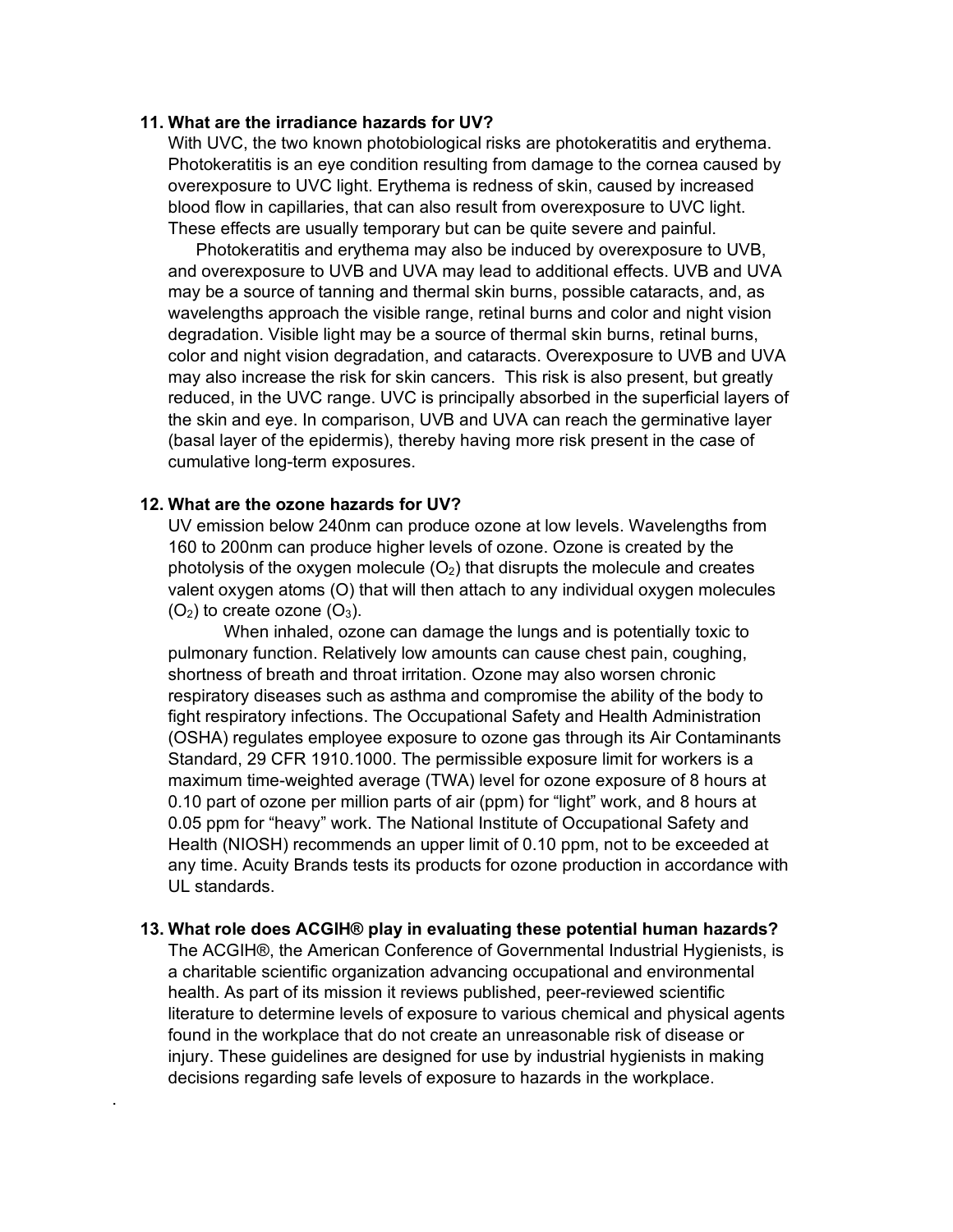To provide guidance on levels of UV exposure considered to be within acceptable limits, the ACGIH has published guidelines for the level of UV irradiance exposure that a typical worker can be exposed to without adverse health effects. The level of exposure in the guidelines are quantified as Threshold Limit Values, or TLVs®, and are expressed as Time-Weighted Averages, or TWAs, and are wavelength dependent. These TLVs have been adopted into safety standards worldwide, from bodies such as the American National Standards Institute (ANSI), the International Electrotechnical Commission (IEC), and the International Commission on Illumination (CIE). IEC 62471 is the standard employed by UL for testing and certifying UV light disinfection products for photobiological safety. The ACGIH also adopts and publishes TLV-TWA values for ozone production. These values form the basis for OSHA and NIOSH standards.

## **14. What is the role of the U.S. Food & Drug Administration (FDA) in the regulation of UV light disinfection products?**

The Food and Drug Administration is responsible for protecting the public health by ensuring the safety, efficacy, and security of human and veterinary drugs, biological products, and medical devices; and by ensuring the safety of our nation's food supply, cosmetics, and products that emit radiation.

When UV products are intended for medical purposes, such as products that disinfect other medical devices, irradiate parts of the human body to cure diseases, or are marketed to prevent disease, they meet the definition of medical device under section 201(h) of the Federal Food, Drug, and Cosmetic Act, and these products typically require FDA clearance, approval, or authorization prior to marketing. Neither the UV light disinfection technology as incorporated in Acuity Brands products nor the products themselves are intended for use in the cure, mitigation or prevention of disease nor for the disinfection of medical devices and therefore are not regulated by the FDA.

In addition, the FDA regulates electronic products that emit radiation (both non-medical and medical products) through the Electronic Product Radiation Control Provisions, which were originally enacted as the Radiation Control for Health and Safety Act. UVC lamps are electronic products that are regulated by the FDA, and manufacturers are subject to certain safety reporting requirements, but there are currently no specific FDA performance standards that apply to non-medical electronic products.

#### **15. What is the role of the U.S. Environmental Protection Agency (EPA)?**

The EPA regulates UV light systems that claim to inactivate, entrap or suppress the growth of fungi, bacteria or viruses in various sites as pesticide devices. A pesticide device is an instrument or other machine that is used to destroy, repel, trap or mitigate any pests, including bacteria and viruses. Pesticide devices are not required to be registered with the EPA under Federal Insecticide, Fungicide, and Rodentside (FIRA) Act, 40 C.F.R. §152.500(a). However, distribution or sale of a misbranded device is prohibited under FIFRA.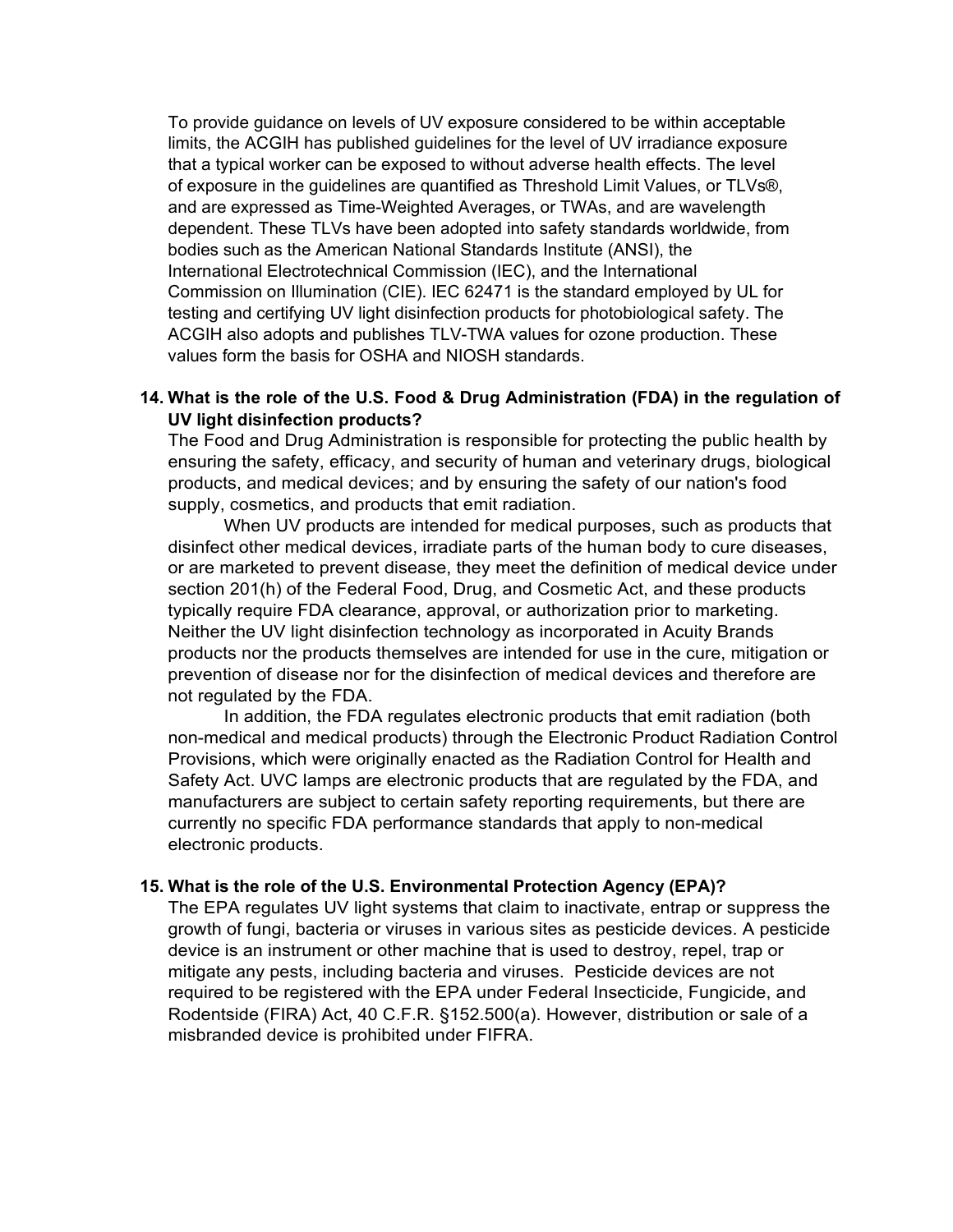To avoid being considered misbranded, pesticide devices must be marketed in compliance with the FIFRA Section 12(a)(1)(F), which prohibits false or misleading claims about the effectiveness or safety of the devices. If a manufacturer is making claims about a device, they should have scientific data to support the claims. Unlike chemical pesticides, EPA does not routinely review the safety or efficacy of pesticide devices, and therefore cannot confirm whether, or under what circumstances, such products might be effective against SARS-CoV-2 or against any other pathogen. UV devices must be produced in an EPA-registered pesticide producing establishment, and must be labeled pursuant to federal regulations, which includes warning and caution statements, and directions for use, among other requirements. Some states have additional requirements, which may include registration of the devices themselves.

#### **16. What is the role of Underwriters Laboratories (UL)?**

UL addresses the risk of electric shock, fire and personal injury including the risks associated with UVC. With respect to photobiological risk assessment of UVC products, UL utilizes published standards from the International Electrotechnical Commission (IEC), specifically the published standard IEC 62471. IEC 62471 assigns a Risk Group category ranging from Exempt to Risk Group 3, based on the potential photobiological hazard of the source of optical radiation. This assessment will determine product labeling requirements and limitations on use required to obtain a safety certification. For more information, consult the UL [website.](https://www.ul.com/services/ultraviolet-uvc-light-testing-and-certification)

#### **17. What is the role of the Illuminating Engineering Society (IES)?**

In response to the COVID-19 pandemic, the IES Photobiological Committee has prepared several [resources,](https://www.ies.org/standards/committee-reports/) including a fact sheet and webinars. The IES Photobiological Committee publishes ANSI IES RP-27-20 Photobiological Safety for Lighting Systems and is working on new resources and standards to address this important topic.

#### **18. Are there new UVC standards in development?**

The Illuminating Engineering Society and the International Ultraviolet Association (IUVA) have [partnered](https://www.ies.org/pressroom/ies-and-iuva-collaborate-to-publish-ansi-standards-for-measuring-ultraviolet-c-band-uv-c-sources-used-for-disinfection/) to develop American National Standards for the measurement and characterization of UVC device performance. Through this partnership, IES and IUVA aim to cooperatively promote awareness of and improve the application of UV light disinfection technology.

A series of standards adopted by the American National Standards Institute (ANSI) are envisioned, beginning with two slated for publication by the end of 2021. The first standard, Approved Method for Electrical and Ultraviolet Measurement of Discharge Sources, will detail laboratory procedures for the measurement and characterization of low-pressure mercury and other discharge sources. The second, Approved Method for Electrical and Ultraviolet Measurement of Solid-State Sources, will do the same for UV-LED components.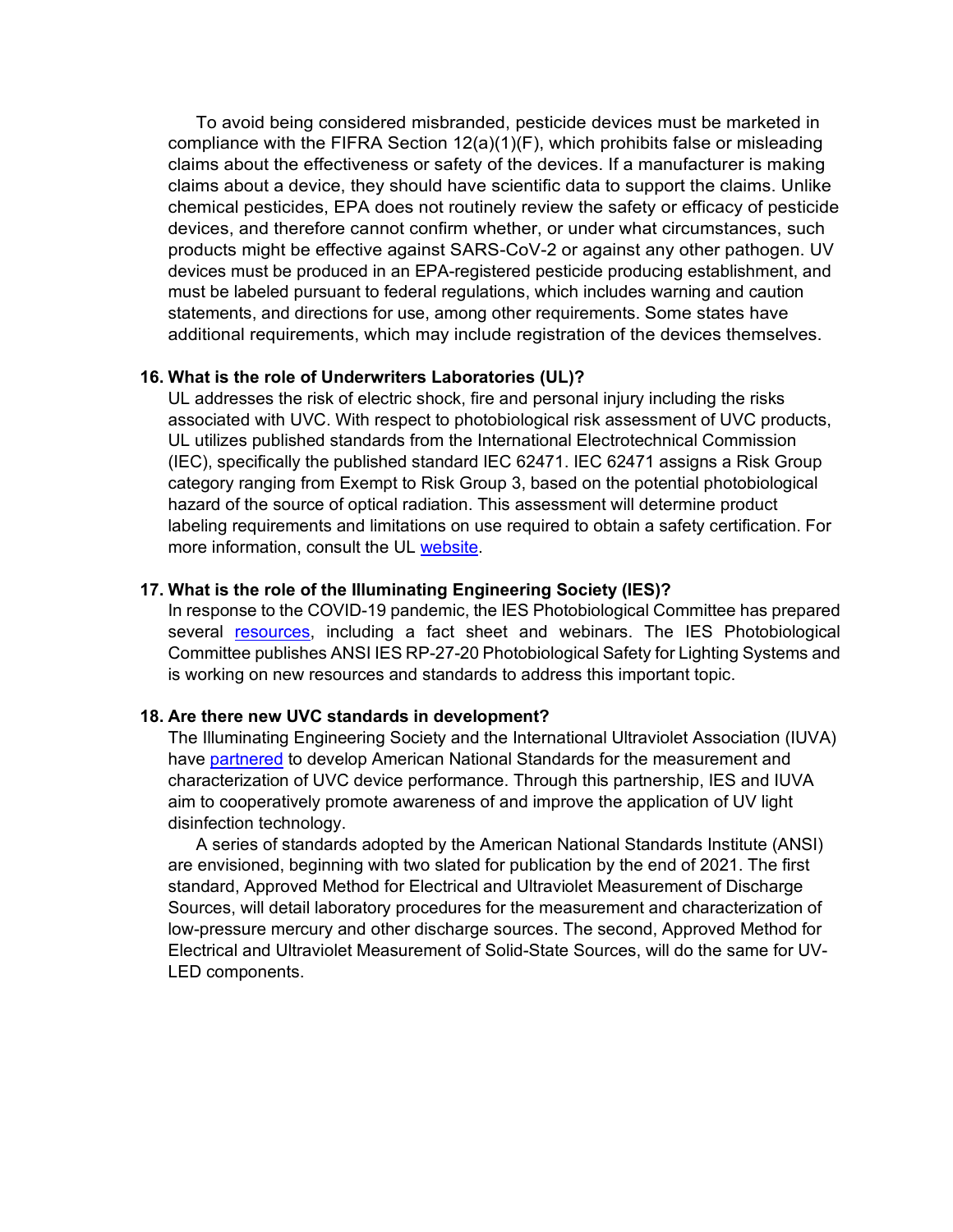#### **19. Does UVC impact materials?**

UVC light may cause the photodegradation of materials (interior finishes and objects) and this should be considered when installing and using UVC where susceptible materials, such as plastics, textiles, paints etc. are in the space being treated. The degree of photodegradation is a function of UVC technology, intensity, and duration of exposure. Look for test data to be published by Acuity Brands.

#### **20. Can UVC be reflected from ceilings and walls?**

Generally speaking, wall and ceiling materials are not highly reflective of UVC. There are exceptions, however, and it is important to understand the reflective properties of materials. Note that reflectance varies by wavelength, and it is critical to understand material reflectance properties to evaluate the performance of a UVC light disinfection system. Look for test data to be published by Acuity Brands.

# **21. How does UV Light Disinfection Technology compare to Bipolar Ionization Technology?**

Air cleaners using reactive ions and/or reactive oxygen species (ROS) have become prevalent during the COVID-19 pandemic. Technologies utilize various methods to create reactive ions in air that react with airborne contaminants, including viruses. The design of the systems can be modified to create mixtures of reactive oxygen species (ROS), ozone, hydroxyl radicals and superoxide anions. Systems are reported to range from ineffective to very effective in reducing airborne particulates.

Convincing scientifically rigorous, peer-reviewed studies do not currently exist on this emerging technology, and manufacturer data should be carefully considered. Systems may emit ozone, some at high levels. Manufacturers should be asked for their ozone generation test data. For more information, see the **ASHRAE Position Document** [on Filtration and Air Cleaning](https://www.ashrae.org/file%20library/about/position%20documents/filtration-and-air-cleaning-pd.pdf) and CDC Response to ASHRAE ETF on Bipolar [Ionization.](https://www.ashrae.org/technical-resources/filtration-disinfection) The California Air Resources Board registry of certified air cleaners may also be consulted.

## **22. How does UV light disinfection relate to energy codes and standards?**

At this time, the **ASHRAE/IES 90.1, The International Energy Conservation Code (IECC),** and **California Title 24 Part 6** energy standards consider germicidal irradiation either exempt or not regulated. The National Electrical Manufacturers Association (NEMA) soon will be publishing an Engineering Report that will provide additional guidance regarding each of these standards. A link to the NEMA report will be included once available.

#### **23. What is the process for designing a UV light disinfection system?**

The method of design for a UV light disinfection system will depend upon the technology and design approach. Software tools such as Visual® by Acuity Brands provide the ability to perform detailed analysis prior to installing a system. Much like performing lighting calculations, the software models and evaluates the intended application space and irradiance from UV light disinfection products, providing designers and their clients in-depth understanding of how the UV light disinfection system may reduce pathogens<sup>1</sup>.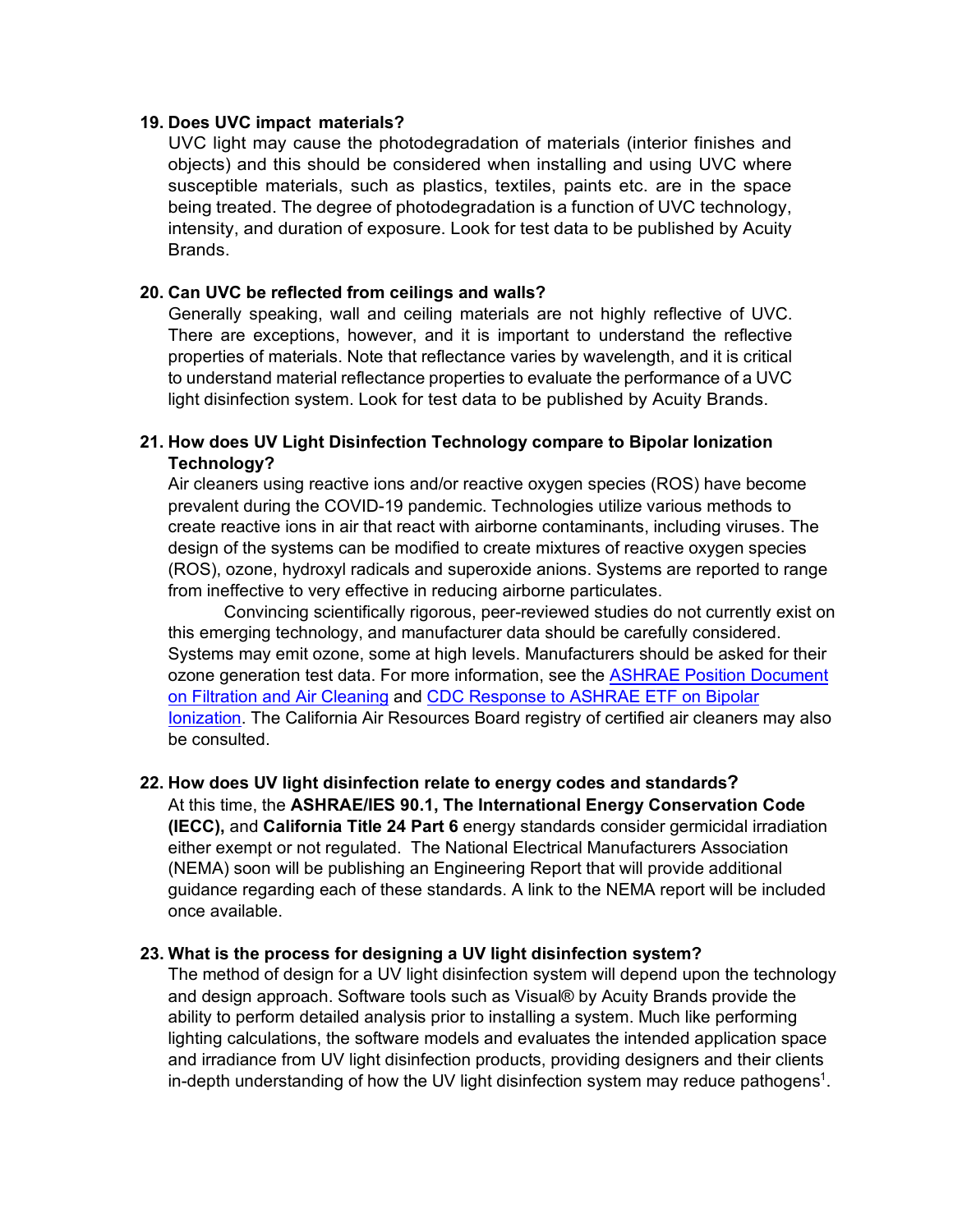#### **24. Determining the appropriate UV dosage is essential.**

When designing a space incorporating a UV disinfection technology -- especially any spaces intended for occupants – it is important to use software modeling tools to simultaneously evaluate the safety considerations as well as the locations where the pathogens are to be targeted. Other input needs include good data on reflectance values, time of operation, data on pathogens of interest (e.g., types of bacteria, viruses) and the previously referenced ACGIH guidelines. Visual® software is tuned to specifically analyze a proposed space, the proposed UV technology, and the operating characteristics of the UV system in order to get to that all-important dose quantity.

In an **occupied space**, a good first step is to review the areas where people will be interacting and the areas to target for pathogen reduction. What are the patterns of occupancy? Is the priority reduction of harmful pathogens in the air, on surfaces, or both?

To consider as a holistic design, evaluate the visible lighting alongside the UV intended for pathogen reduction. This should be coupled with an analysis of the UV technology being considered and the inherent operating characteristics involved such as dosing cycle, technology type, etc. And on the safety side, the system should be designed so that occupant exposure does not exceed the ACGIH guidelines, which are defined for an eight-hour window of time.

The exposure calculations make the assumption that an individual occupant is going to be in the area of greatest exposure to UV for the entire period of time that individual is in that room. Evaluating the system in this way enables occupants to come and go in the space and use the space freely without thinking about how long they are in the space or where they are standing in the space, and still be within the exposure threshold limit value (per the ACGIH guidelines).

After the overall exposure calculations have been made, review levels of expected pathogen reduction at different locations within the room calculated using the same modeling process on that same design. For example, look at the table surface, determine how much planar irradiance is hitting that surface and then convert that value to a dose based on the intended operating characteristics. Finally, map the delivered dose to laboratory testing and research data to arrive at the predicted level of effectiveness in targeting specific pathogens<sup>1</sup>.

Designs for technology approaches for **unoccupied space** consider the pathogen reduction portion of the analysis while the safety considerations are addressed by controls.

#### **25. Can UVC wavelengths treat both air and surfaces?**

<span id="page-8-0"></span>UVC wavelengths can treat both air and surfaces. In order to be effective, the UV light must strike a pathogen for a sufficient length of time at the requisite power density to deliver a lethal dose for inactivating pathogens<sup>[1](#page-8-0)</sup>.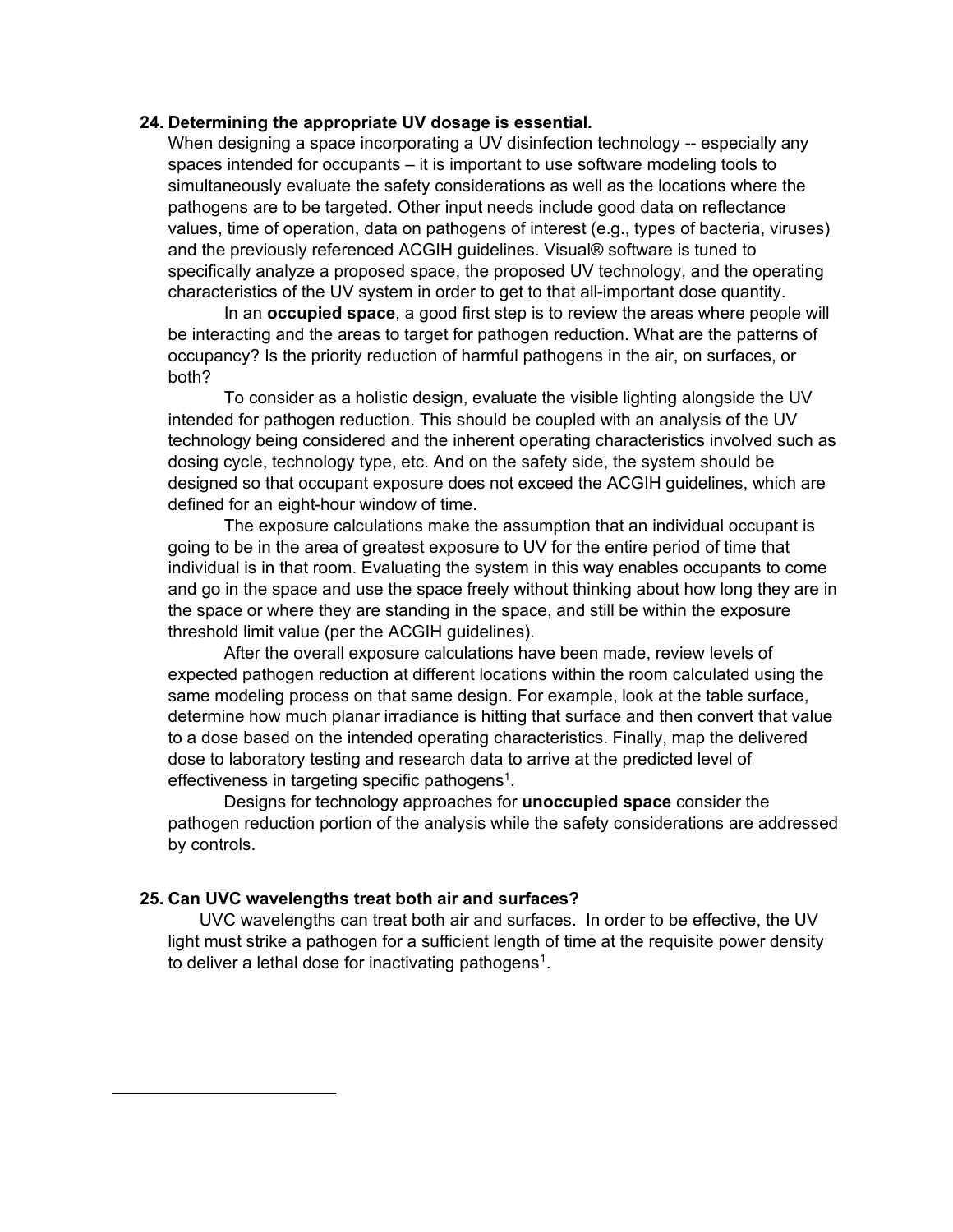# **Care222® UV Light Disinfection\* Technology**

# **1. What is the Care222 far-UVC disinfection lamp?**

The Care222 far-UVC disinfection lamp from Ushio America is a krypton-chloride excimer lamp that operates in the photobiological ultraviolet spectral band known as UVC and employs a short pass filter to remove all but a narrow band of 222 nanometer  $(nm)$  UV light, which is capable of inactivating viruses and bacteria<sup>1</sup> on indoor surfaces and in air in occupied and unoccupied spaces.

# **2. What is an excimer lamp?**

Excimer lamps are a source of UV light, specifically an arc discharge light source with a special chamber filled with noble gas, completely mercury-free and without electrodes. The Care222 excimer lamp technology allows for a lower temperature operation compared to other conventional lamps and fast on/off times with no-warm-up required.

# **3. What is different about the Care222 far-UVC disinfection lamp for use in the**  reduction of pathogens<sup>1</sup> and why is the filter important?

Results from laboratory testing and clinical studies<sup>5</sup> suggest that the filtered 222nm far-UVC light emitted from the Care222 far-UVC disinfection lamp will not cause burns to human skin or damage to eyes when used with appropriate parameters because it minimally penetrates into the biologically sensitive nucleus of human cells. Yet, the 222nm wavelength easily penetrates and inactivates a wide range of pathogens including bacteria and viruses<sup>1</sup>, because of their microscopic dimensions. The short pass filter removes UV wavelengths that would potentially penetrate the living tissue in skin or beyond the tear layer in eyes.

# **4. Is Care222 technology effective against SARS-CoV-2?**

In a 2020 study, Hiroshima University confirmed that under laboratory conditions, a dose of 3 mJ/cm2 of 222nm UVC irradiation, with an exposure time of 30 seconds, inactivated 99.7% of SARS-CoV-2on a surface<sup>3</sup>. Ushio's Care222 UVC disinfection lamp was placed 24 cm above the surface of the plates in which the viral samples were placed. The Care222 far-UVC disinfection lamps are also effective against a wide range of other bacterial and viral pathogens<sup>1</sup>.

Reference: *Kitagawa, Hiroki. (2020). Effectiveness of 222-nm ultraviolet light on disinfecting SARS-CoV-2 surface contamination. [DOI: 10.1016/j.ajic.2020.08.022](https://www.ajicjournal.org/article/S0196-6553(20)30809-9/fulltext)*

## 5. How does 222nm far-UVC light inactivate pathogens<sup>2</sup>?

The 222nm far-UVC light penetrates the outer layers of the pathogen structure to render it harmless through disrupting the nucleic acids (DNA and RNA), resulting in the disruption of vital functions, stopping the ability of the pathogen to replicate.

## 6. **Why can 222nm far-UVC light be used in occupied spaces?**

Because 222nm far-UVC light can be effective against wide range of bacterial and viral pathogens<sup>1</sup> in relatively low doses, it can be used in occupied spaces and still fall within current exposure guidelines for human occupancy, as established by the American Conference of Governmental Industrial Hygienists (ACGIH®).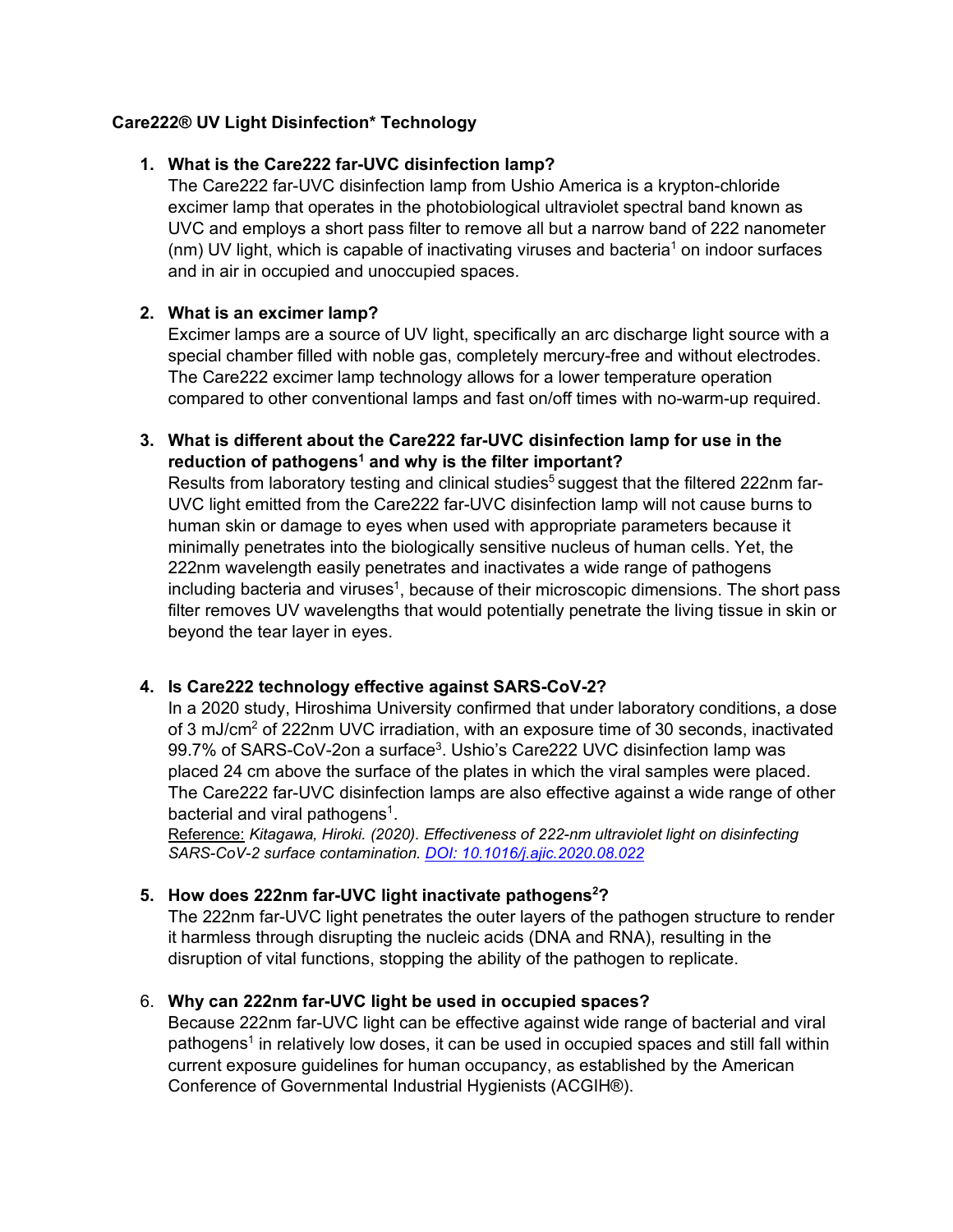**7. What is potentially harmful about other germicidal UV wavelengths?**

Certain wavelengths more easily penetrate the biologically sensitive nucleus of human cells and more deeply penetrate tissues than at 222nm, potentially causing short- and long-term damage. Eyes and skin are more sensitive to longer wavelengths in the UVC range (above 230nm to 280nm) and in the shorter UVB wavelengths (280 to 315nm). Above 315nm and into the UVA range, eyes and skin are less sensitive. ACGIH establishes guidelines for acceptable levels of exposure for all germicidal UV wavelengths.

**8. Do other germicidal lamps have the same capability as filtered excimer lamps?**  No. Filtered excimer lamps using 222nm far-UVC light require relatively small doses of radiant energy to inactivate bacterial and viral pathogens<sup>1</sup> while also avoiding penetration of the living tissue in skin or beyond the tear layer in eyes<sup>5</sup>. The 254-274nm wavelength range is much more problematic for direct view exposure and levels of exposure with potentially adverse health effects are much more quickly reached. See the ACGIH guidelines for additional information about the level of UV exposure that a typical worker can be exposed to without adverse health effects.

Germicidal lamps generating 254-274nm UV wavelengths can be used in **upper room** germicidal UV applications for occupied spaces when properly designed and maintained to mitigate the health hazards of direct exposure. A newer method of reducing active pathogens in the air is using concealed 254nm in onboard air fixtures and luminaires. Systems with 254-274nm UV sources have also been historically used to treat spaces when they are unoccupied or in applications that avoid human exposure such as in air handling equipment or water filtration systems.

While acceptable for use in occupied spaces, germicidal lamps in the 405nm UV wavelength range are effective against a range of bacterial pathogens (at significantly higher doses than required with the 254-274nm UV wavelengths), but are not as effective against viruses as lamps with lower-range UVC wavelengths<sup>6</sup>.

# **9. How will the Care222 far-UVC disinfection technology be used in luminaires (and why in lighting)?**

Acuity Brands far-UVC products incorporate the Care222 excimer lamp into a module that includes dosing electronics. Because lighting is necessary for occupied spaces, integrating Care222 far-UVC disinfection modules into lighting systems where reduction of pathogens<sup>1</sup> is desired makes practical sense. Using luminaires as a delivery system allows facilities to take advantage of locations where power is already distributed. This enables the disinfection technology to be added as a layer of functionality to necessary illumination using the luminaire's intelligent control capabilities. Acuity Brands plans to seamlessly incorporate the Care222 far-UVC disinfection modules in familiar luminaires and stand-alone products from its lighting brands such as Mark Architectural Lighting™, Lithonia Lighting®, Healthcare Lighting®, and others.

## **10. How effective is 222nm far-UVC in inactivating bacteria/viruses when compared to other UV technologies?**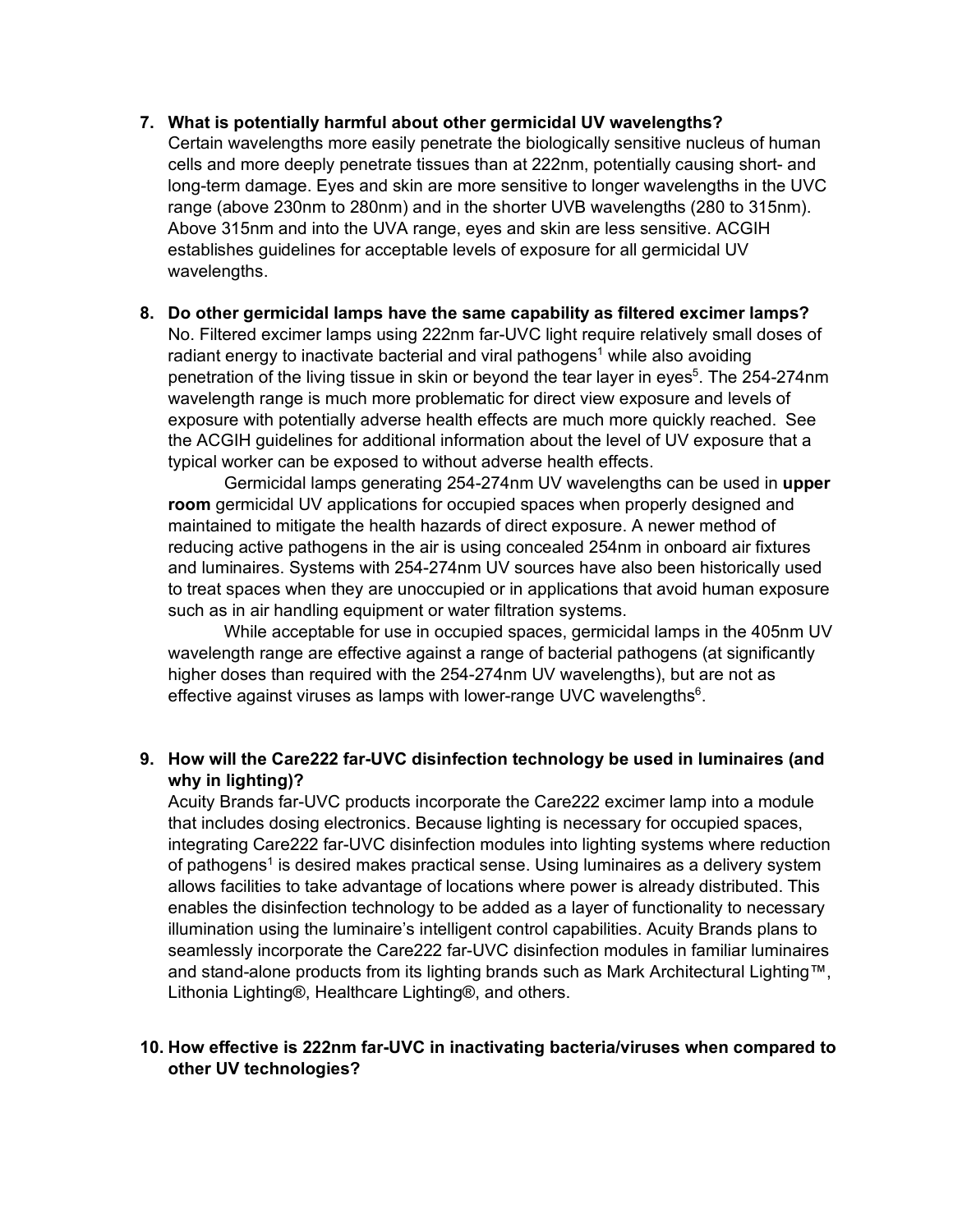The level of reduction of specific pathogens will depend upon the dose delivered, measured in mJ/cm<sup>2</sup>, which is a measure of radiant energy per unit area. Since the dose is an energy quantity, effectiveness<sup>1</sup> against a particular pathogen will depend on both the irradiation quantity and time of exposure.

Effectiveness of inactivation of particular bacteria and viruses<sup>1</sup> is measured in either log reduction or percentage. A 3-log reduction is equivalent to a 99.9% reduction in the applicable active pathogens. At 222nm, relatively small doses over time are needed to inactivate bacteria and viruses to achieve the 3-log reduction of such active pathogens on the surface that is in contact with the UV light.

In contrast, the 254-274nm range of UV wavelengths, while also effective at inactivating bacteria and viruses, requires generally somewhat higher doses of radiant energy (UV light) directed at most pathogens to achieve equivalent reductions. Moving into the 405-430nm range, these wavelengths are effective against a range of bacterial pathogens at even higher doses of UV light, but are not effective against viruses<sup>4</sup>.

#### **11. What is the science/research behind the 222nm far UVC wavelength?**

Columbia University's [David Brenner, PhD,](http://www.columbia.edu/%7Edjb3/) and his team developed a patented approach using shorter wavelengths in the UVC range that selectively kill bacteria and inactivate viruses<sup>1</sup> without damaging human cells/tissues, permitting prolonged human exposure. Dr. Brenner is the Higgins Professor of Radiation Biophysics in Radiation Oncology and Director of the Center for Radiological Research [at Columbia University](https://www.crr.columbia.edu/) [Medical Center.](https://www.crr.columbia.edu/) One system discussed in connection within this approach uses the 222nm far-UVC generated by filtered KrCl (222nm) excimer lamps. Multiple studies<sup>5</sup> show that such usage of the specified radiated energy provides the anti-microbial advantages of conventional 254nm UV lamps, while avoiding reaching into the sensitive cells in the skin epidermis or the eye lens .

#### **12. What are some of the potential applications?**

When used in Acuity Brands fixtures and luminaires, the technology will offer supplemental pathogen control<sup>1</sup> treatment in all types of high-interaction applications, including offices, conference rooms, meeting spaces, classrooms, public restrooms, restaurants/hospitality, performing arts and sports events, public transit, retail, health clubs, and healthcare settings.

#### **13. Do all UV wavelengths have the same effectiveness?**

No. Some wavelengths require lower doses to inactivate a particular pathogen, while others may not be effective at all against that pathogen<sup>2</sup>.

#### **14. Do all UV wavelengths have the same safety issues?**

No. The 222nm wavelength inactivates viruses and bacteria at energy levels that do not penetrate living tissue in skin or beyond the tear layer in eyes, allowing the space to remain occupied during use. 254 and 274nm wavelengths do reach the sensitive cells in the skin epidermis and the eye lens; requiring that the space be evacuated during use, used in upper room germicidal UV applications or in concealed applications.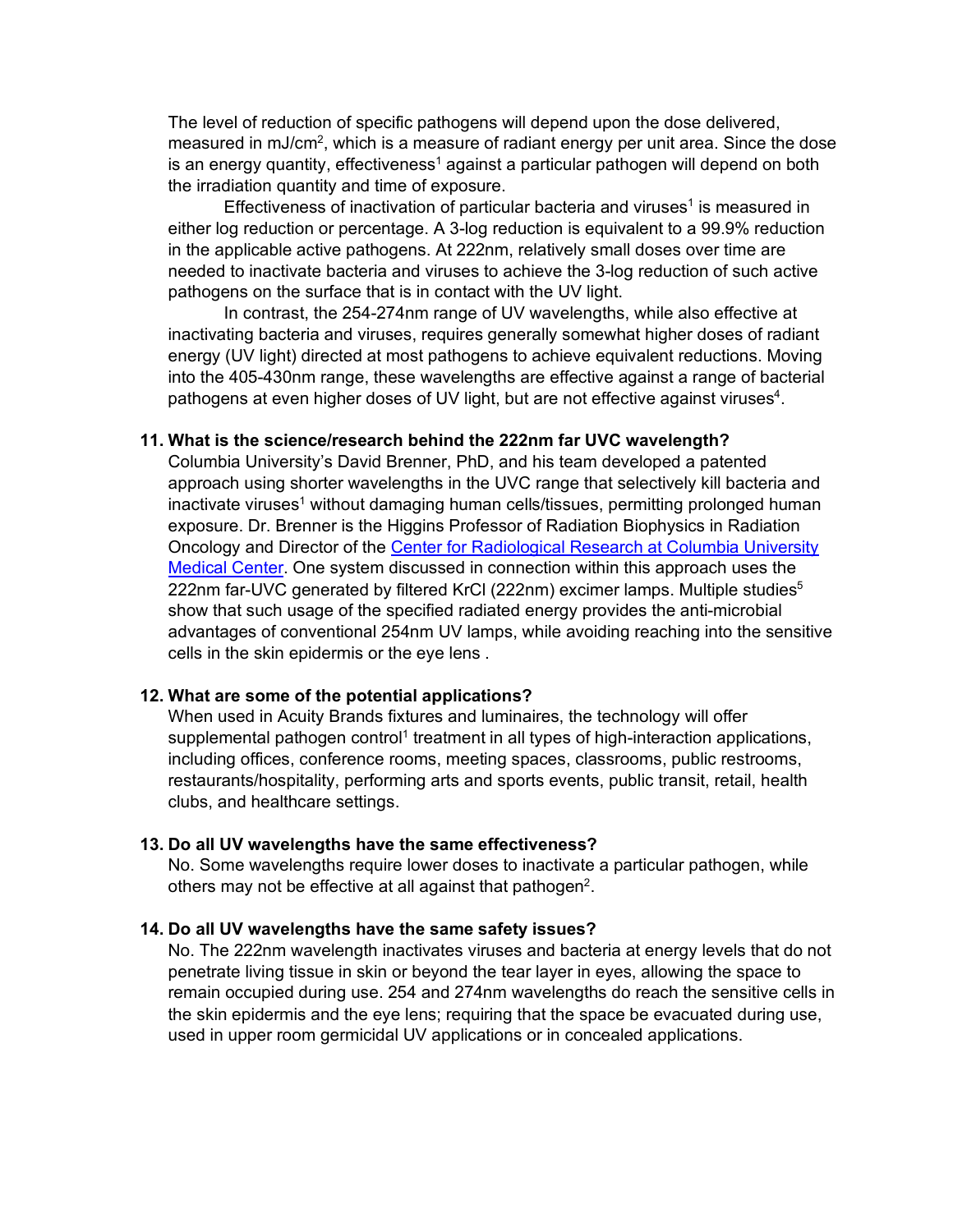## **15. The lifecycle of UVC sources appears very short. How frequently will the Care222 lamp module need to be replaced?**

The Care222 lamp module is warranted for 2 years or 1500 hours of active operation, whichever comes first. Complete Acuity Brands UV Lighting warranty terms located at: [www.acuitybrands.com/support/warranty/terms-and-conditions.](http://www.acuitybrands.com/support/warranty/terms-and-conditions) While this sounds like a relatively short period of time, the Acuity Brands products operate the lamp intermittently utilizing electronics to appropriately dose the space at a level of exposure that meets the ACGIH guidelines. Actual dosing times are programmed to be around 100 minutes per 24-hr day, or less. With a rated lifetime of 3,000 hours and taking into consideration the actual dosing times, the expected operating lifetime is approximately 5 years or more. In other words, expected time to replace modules as part of system maintenance under normal operation would be every 5 years. Since many dose times are programmed to be shorter than 100 minutes per 24-hour day, the time between module replacement for system maintenance could be longer than 5 years, depending on the specific programming implemented in the electronics for the specified/installed fixture. To facilitate system maintenance, the Care222 lamp module is field-serviceable.

## **16. Are 222nm LEDs available?**

The technology to manufacture a 222nm LED light source does not currently exist outside the laboratory. It is possible that LEDs or other light sources may become technically and economically feasible for 222nm UV light disinfection applications.

# **PulseX™ UV Light Disinfection\* Technology**

## **1. What is PulseX?**

"PulseX" is the brand identifier for Acuity Brands products that incorporate a pulsed xenon broadband UV germicidal source powered by Violet Defense® technology. Acuity Brands has two pulsed xenon product offerings under its Healthcare Lighting® brand: HXMS (single unit) and HXMD (double unit) UV disinfection luminaires. Typical spacing for the HXMS fixture is 10' x 10' on center. Typical spacing for the HXMD fixture is 12' x 12' on center.

## **2. What is meant by Broadband UV as produced by a pulsed xenon lamp?**

The pulsed xenon lamp emits a powerful, broad-spectrum light that includes germicidal UVC and UVB and antibacterial UVA, in addition to wavelengths through the visible spectrum to 1000nm. Because of the broadband nature of this source, pathogens are targeted with multiple inactivation effects, increasing their susceptibility. Combined with its high power, PulseX acts quickly against pathogens<sup>1</sup>.

## **3. What is a pulsed xenon lamp?**

A pulsed xenon lamp is a confined arc flashlamp which produces microsecond to millisecond duration pulses of high radiant intensities capable of operating at high repetition rates. Xenon is an inert, non-toxic gas used for excitation inside the glass enclosure, which is the lamp in this case.

## **4. Does a pulsed xenon lamp emit 222nm and 254nm wavelengths?**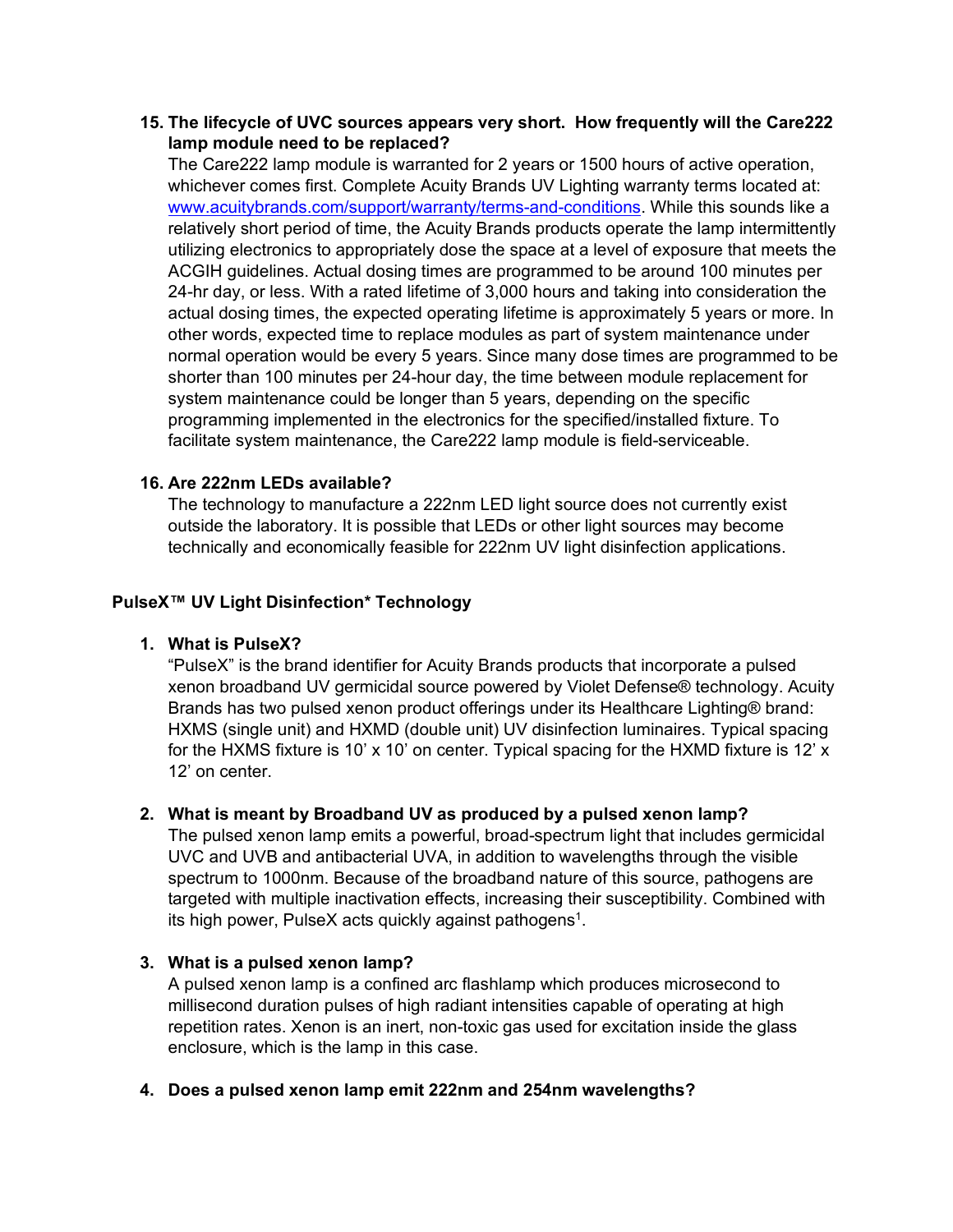The xenon lamp emits broadly in the UVA, UVB and UVC spectrum which does include 222nm and 254nm wavelengths.

**5. How are PulseX fixtures operated in a space during a treatment cycle?**

PulseX fixtures will emit a 1-second flash, every 6 seconds. Units are factory programmed to operate for 30 minutes per treatment cycle.

## **6. What pathogens will broadband UV be targeting?**

PulseX fixtures, powered by Violet Defense technology, have been clinically proven to rapidly inactivate over 99% of tested bacteria, viruses and fungi, specifically E. coli, MRSA, Salmonella enterica, Feline calicivirus, human coronavirus 229E, Influenza A H1N1, and Candida aurus, at a distance of 1-4m, depending on the specific pathogen and lab test<sup>1</sup>. The independent lab test studies that produced these results utilized modified ASTM International Standard Test Method E1153.

## **7. Are PulseX fixtures effective against SARS-CoV-2?**

Yes. PulseX fixtures, powered by Violet Defense technology, have been clinically proven to inactivate >99.9% of live SARS-CoV-2 virus<sup>3</sup> on glass, stainless steel, and plastic in 5 minutes or less at a distance of 1m.

Reference: *Pulsed broad-spectrum UV light effectively inactivates SARS-CoV-2 on multiple surfaces, Alexander S. Jureka, Caroline G. Williams, Christopher F. Basler, bioRxiv 2021.02.12.431032; doi: [10.1101/2021.02.12.431032](https://doi.org/10.1101/2021.02.12.431032)*

# **8. What types of spaces are PulseX fixtures intended for?**

PulseX fixtures are intended for unoccupied spaces and can be used in a variety of applications such as hospitals, acute care clinics, veterinarian hospitals, classrooms and public restrooms. These fixtures can be installed in drop-in ceilings, recessed hard ceilings, or surface ceiling/wall mount applications.

## **9. Do PulseX fixtures have safety features to prevent use in occupied spaces?**

While occupants cannot safely be exposed to the emissions from PulseX products while in use, these products utilize built-in redundant protection features (motion sensor, LED indicator, safe stop) that will cycle the unit off if motion or technical issues are detected. Also, the fixtures can be combined with an nLight® UV controls solution from Acuity Brands as an additional means to stop operation of the unit to protect occupants from accidental exposure if they inadvertently enter the space during a treatment cycle.

## **10. What is the typical PulseX fixture mounting height?**

Typical distances from target surfaces are 2-4m (6.56-13.2 ft) depending on the level of pathogen reduction<sup>1</sup> required and the physical parameters of the space being considered. Consult with your local Acuity Brands representative for layout guidance.

## **11. How are PulseX fixtures being controlled?**

PulseX fixtures have a standard PIR sensor to detect anyone entering the space while a cycle is in session. Additionally, PulseX fixtures must be controlled with a lockable line voltage switch on the exterior of the space where the product is located. nLight® control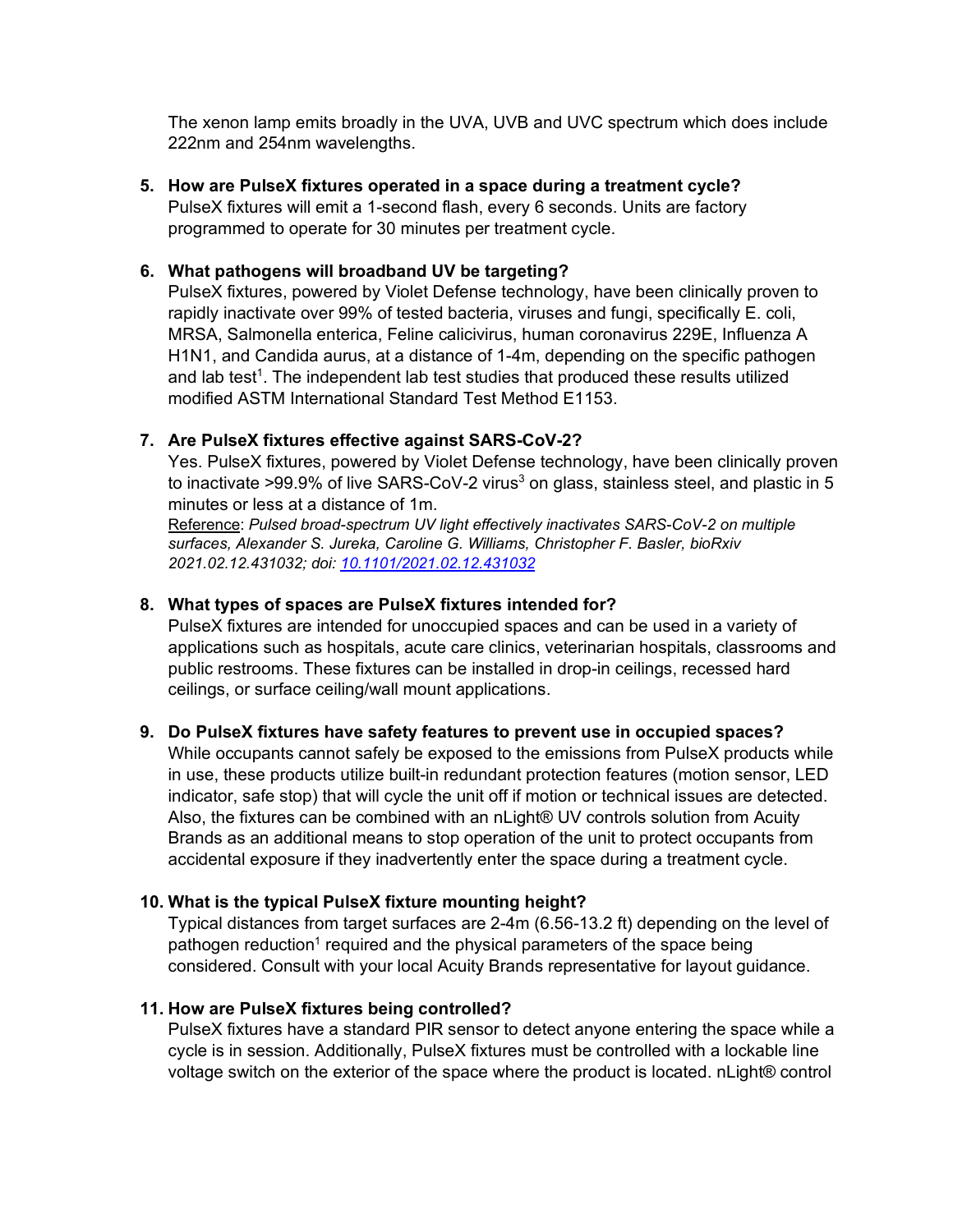solutions can also be incorporated. Always consult your local Acuity Brands representative for any nLight controls solution option.

# **12. What is the coverage pattern of the embedded PIR motion sensor?**

The embedded PIR motion sensor in PulseX fixtures actively monitors the space and does not allow the unit to activate when motion is detected. The coverage pattern for the sensor is indicated in the following chart. Detection distance is up to 12m with object speed of 1m/s and size of 700mm x 99mm crossing two of 92 detection zones. Field of view is 108 $\degree$  x 99 $\degree$ . In the cross-section view, per NEMA 7 guidelines, major motion detection is indicated by the large squares. Minor motion detection is indicated by the small squares.



# **13. What is the life of a lamp life in a PulseX fixture?**

The pulsed xenon lamp is rated for > 2 million UV flashes. Operating life is dependent on frequency and duration of operating cycles and number of operating cycles per day. For an application using two, 30-minute cycles daily, the approximate expected life would be 9 years.

# **14. Are you offering PulseX mobile units?**

No, Acuity Brands will not be offering mobile units at this time. PulseX technology fixtures are intended for permanent installation applications.

# **15. Who will be doing installation and commissioning of PulseX products?**

Installation of this equipment should be performed by a **qualified licensed electrician**. If installed with an nLight controls system, commissioning must be done by Acuity Brands field service personnel.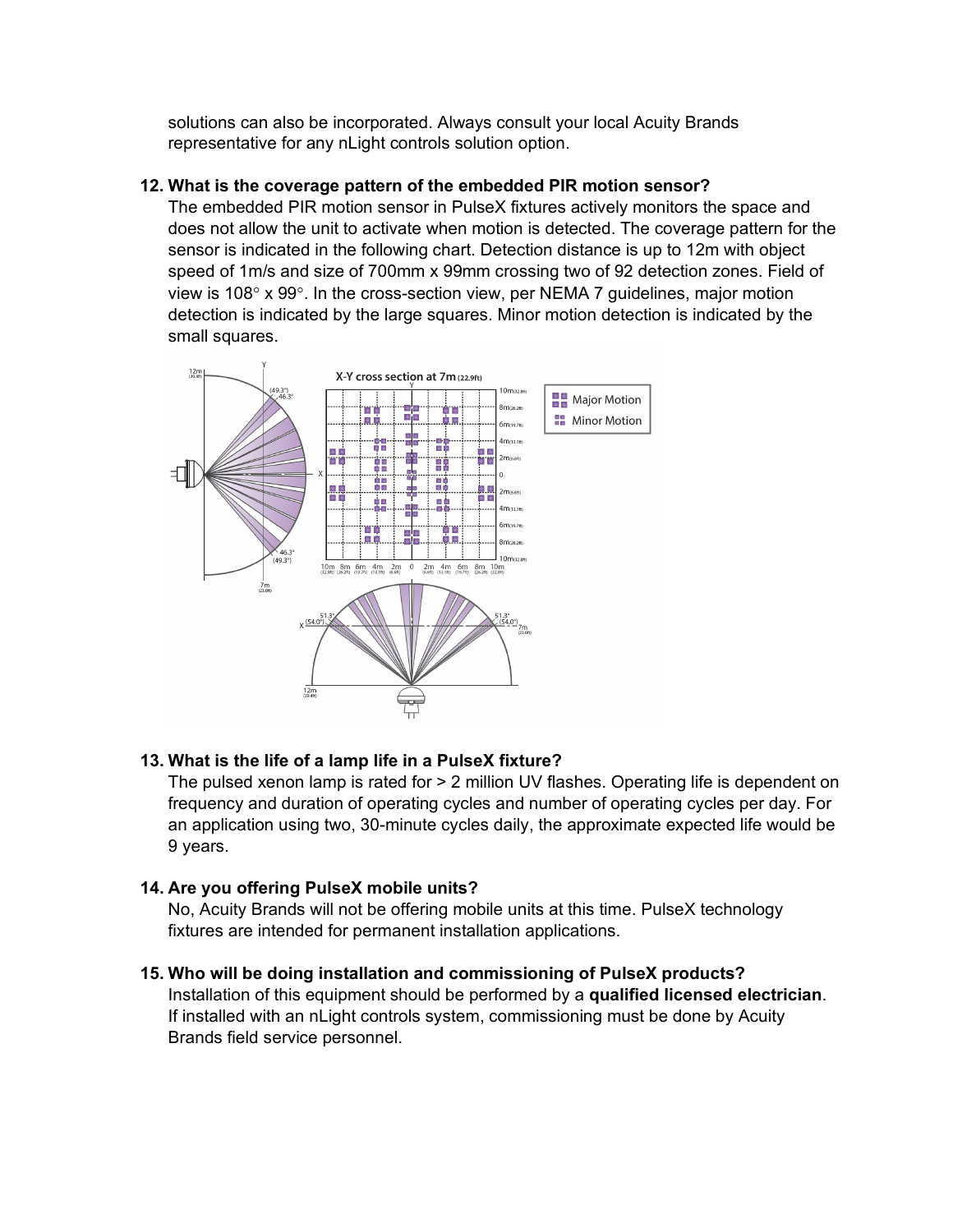#### **16. Is the PulseX unit field serviceable?**

No. The unit will need to be returned to Acuity Brands Lighting for repair or replacement in the event of a covered warranty claim. Acuity Brands is offering a 1-year limited warranty on PulseX products. Complete Acuity Brands UV Lighting warranty terms are located at: [www.acuitybrands.com/support/warranty/terms-and-conditions.](http://www.acuitybrands.com/support/warranty/terms-and-conditions) A unit must be replaced when it reaches the end of its operating life.

## **Onboard Air UV Light Disinfection\* Technology**

#### 1. **What is Onboard Air UV light disinfection technology by Acuity Brands?**

EvōlAIR UV™ with UV Angel Clean Air™ Technology delivers a modern approach to UV germicidal upper air room treatment. Engineered with advanced UVC based pathogen control technology powered by UV Angel Clean Air™ Technology, EvōlAIR UV products use 254nm UV light in a patented engineered air purification technology system to reduce levels of harmful viruses, bacteria and fungi by automatically and continuously treating the  $air<sup>1</sup>$ .

These products provide an environmental treatment system in a traditional light fixture design. Unlike other 254nm devices, Onboard Air UV light disinfection technology may be used in occupied rooms, allowing for 24 hours per day of concealed ultraviolet germicidal irradiation (UVGI). This device uses fans to draw room air through a filter into a hidden UVC neutralization chamber mounted inside a standard ceiling panel size fixture, with or without integrated ambient illumination. The treated air is then returned to the room as the cycle continues.

## **2. What types of applications are good candidates for the Onboard Air UV light disinfection solution?**

Onboard Air UV light disinfection products are suited for any commercial indoor space where a reduction in harmful pathogens<sup>1</sup> is desired or required. Examples include healthcare, education, commercial office, hospitality, retail, manufacturing (e.g., food processing plants), and general public and customer indoor gathering spaces at airports, restaurants and theatres.

The integrated fans move the air at 50 cubic feet per minute (cfm), providing a 10' x 10' room with an 8-foot ceiling a calculated equivalent of almost 4 air cycles per hour (i.e., 800 cf of air every 16 minutes). If used in higher ceilings, the area of coverage in square feet is less but the cubic volume remains the same.

#### **3. How does the Onboard Air UV light disinfection technology work?**

The Onboard Air UV light disinfection system is designed to work in standard grid ceiling construction for either new or existing projects. This simple system operates without interruption 24/7/365 and does not interfere with how people use the space. In other words, the system can be operated during occupancy.

The embedded, patented treatment technology quietly draws air into a sealed 254nm UVC air chamber with a series of fans and filters. Air is circulated through the UVC air chamber where it is treated with an enclosed high intensity 254nm light to inactivate bacteria, fungus and viruses in the  $air<sup>1</sup>$ . Treated air is then returned to the room creating a cleaner environment. Available for pathogen control only or with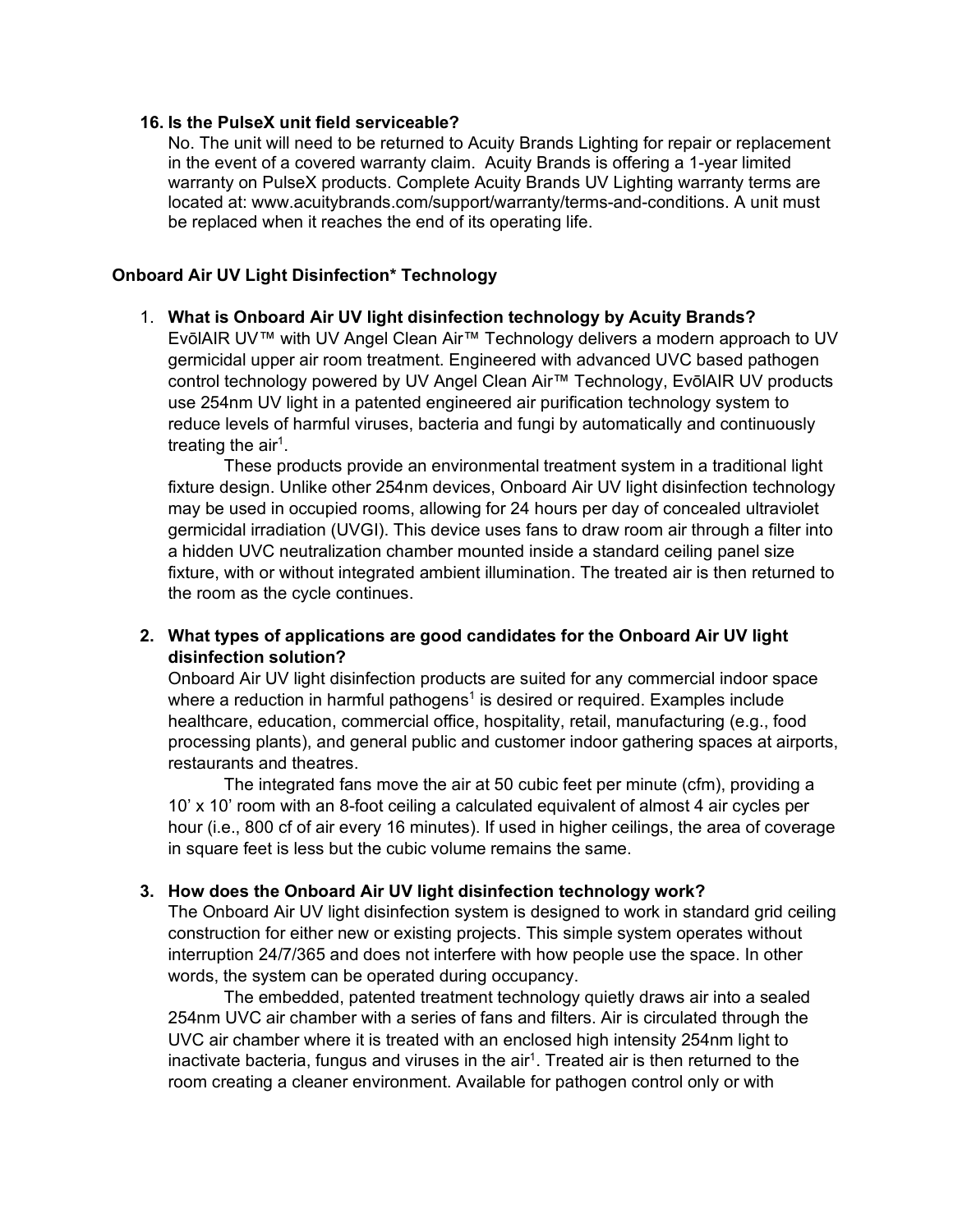integrated ambient illumination, this system is unobtrusive, works continuously within the ceiling design, and maintains the valuable floor space in occupied areas.

## **4. How does the Onboard Air UV light disinfection technology compare to traditional UV disinfection technology within the HVAC system?**

Due to the very high velocity of air in most commercial HVAC systems (e.g., 400 to 1,000 cfm) it is difficult to design UV systems for high-volume air handlers. Generally, it is impractical to effectively treat the airstream and produce high rates of inactivation of airborne pathogens for each individual room. As such, UV in air handlers is generally not as an effective method for eliminating pathogens shed by occupants or from environmental sources found in commercial building air streams.

Instead, properly installed UV disinfection products in HVAC systems, along with a strict filter change regimen, primarily reduce the potential for growth of pathogens occurring within the air handler. The advantage of Onboard Air UV light disinfection technology is that it can inactivate harmful pathogens<sup>1</sup> as they are introduced in the room and **before** they enter the HVAC air filtration system.

#### **5. How is the Onboard Air UV light disinfection product maintained?**

The 254nm UV lamp should be changed annually. More detailed instructions for maintenance may be found in published installation manuals.

#### **6. What is the EvōlAIR UV™ warranty?**

Acuity Brands is offering a 5-year limited warranty for UV device housing, mechanical, white light-emitting components, ballast, and driver, and a 2-year limited warranty on UV device fans, switches, and other electrical components. No warranty is offered on UVC lamps and filters. Complete Acuity Brands UV Lighting warranty terms are located at: [www.acuitybrands.com/support/warranty/terms-and-conditions.](http://www.acuitybrands.com/support/warranty/terms-and-conditions)